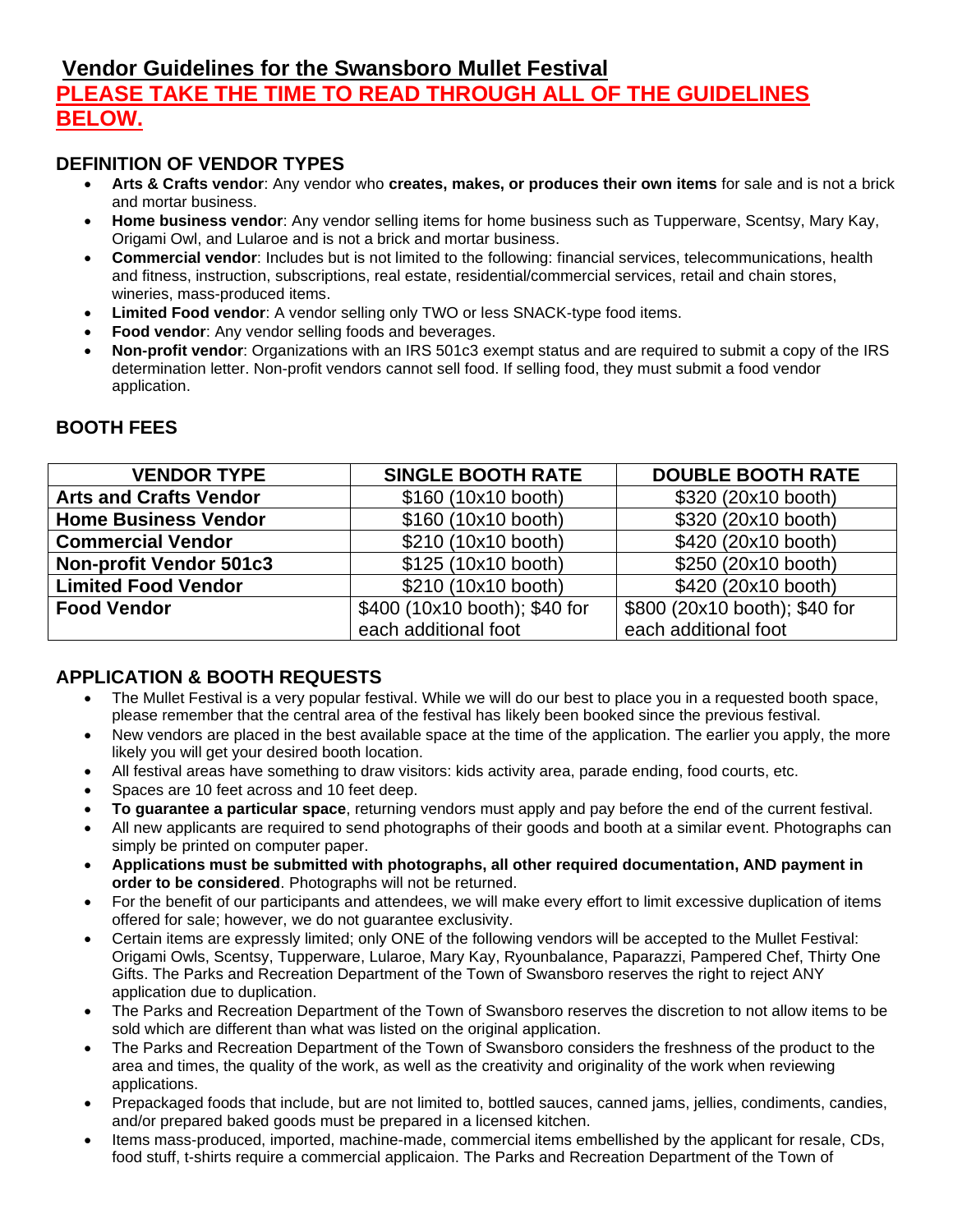Swansboro has final say if items submitted qualify for Arts & Crafts or Commercial category.

- Non-profit applicants must have IRS tax exempt status and provide documentation.
- Forbidden items for sale: Animals, firearms, wooden rubber band guns, air guns, pellet guns, crossbows, brass knuckles, tazers, throwing stars, stolen merchandise, designer knock-offs, swap meet items, items with lewd or vulgar content, drugs or drug paraphernalia, ammunition, etc.
- The Parks and Recreation Department of the Town of Swansboro reserves the right to refuse booth space to inappropriate or controversial organizations or vendors, and to remove any participant any time before or during the event in cases where: the participant is guilty of improper conduct, merchandise or display items are improper for family viewing, a participant hinders or encumbers another display or another participant's ability to properly exhibit.
- Participants are strictly prohibited from allowing any other vendors to sell or promote goods/services from their assigned space.
- No items featuring the festival logo are permitted.
- The Parks and Recreation Department of the Town of Swansboro has final approval of ALL items to be sold.
- Emailed applications are permitted if paying with credit card. All applications must include all documentation, signatures, and payment.
- All vendors are required to have a North Carolina Sales Tax ID number. If you do not already have one, you can obtain one by completing the NC-BR form at [http://www.dornc.com](http://www.dornc.com/) or by calling the NC Department of Revenue at 877-252-3052.
- Non-fodd vendors are recommended to provide evidence of a COI (Certificate of Insurance) covering the dates of the event with a minimum coverage of \$500,000 and naming the Town of Swansboro as an Additional Insured.
- Any vendor sampling or selling food or alcohol is **REQUIRED** to have a COI covering \$1,000,000 liability and naming the Town of Swansboro, 601 W. Corbett Ave, Swansboro, NC 28584, as an Additional Insured.
- Application must have signature agreeing to the liability/hold harmless statement and agreement.
- Your check will be deposited upon processing and approval of your application.
- Vendors will be charged a \$30.00 processing fee for checks returned for insufficient funds.

### **VENDOR REQUIREMENTS**

- Each participant is responsible for their own insurance, licenses, and permits.
- Sales tax collection and payment to the State of North Carolina is the responsibility of the participant.
- Food vendors are required to complete a health department application which needs to be received by the health department **no later than one month prior to the festival**. The Onslow County Health Department will inspect on Saturday morning.
- All vendors should have prices clearly marked.
- Tents must comply with all NC Fire Code and are subject to inspection by the area Fire Chief or Fire Marshal.

# **CANCELLATIONS**

- The Town of Swansboro reserves the right to remove any participant at any time during the event due to violation of festival guidelines and rules.
- There will be NO refunds once you have been accepted as a participant even in the event of inclement weather, catastrophic event, war, government action, strikes, or other matters beyond the control of the Town of Swansboro.

# **FOOD VENDOR DETAILS**

- Food vendor spaces are 10x10 feet. When reserving your space, be sure to include the length of any trailer tongues. If your trailer extends beyond the 10x10 width, you must pay for an additional booth space.
- Food vendors are required to complete a health department application which needs to be received by the health department **no later than one month prior to the festival.** The Onslow County Health Department will inspect on Saturday morning. Link for health department permits: <http://www.onslowcountync.gov/DocumentCenter/Home/View/967>
- You must bring your own ice. Limited ice may be available to be purchased and hand-trucked from Casper's Marina.
- You are required to have ground cover for your entire booth that extends 3 feet in front and on side of your booth in an effort to keep the grounds clean.
- Several gray water barrels will be placed in the Food areas. Please use them for Gray Water only. Do not dump oils, grease, batter, or like materials in the gray water barrels, or in the portable toilets.
- Food vendors should have a COI (Certificate of Insurance) covering \$1,000,000 liability.
- Food vendors should bring everything they need to operate their booth, as well as food grade hoses, handwashing sinks, hand soap, extension cords, fans, etc.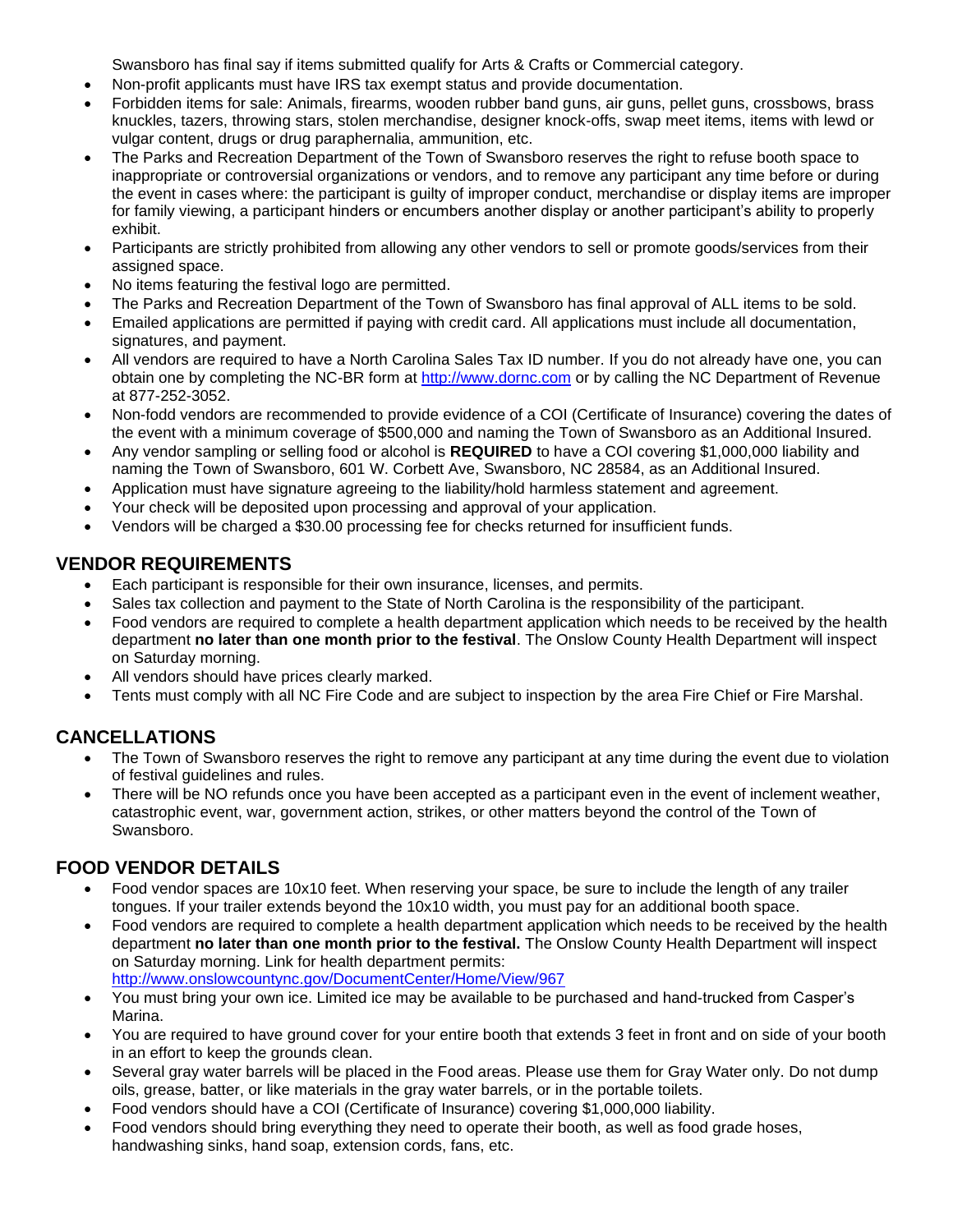- Food vendor electricity is limited and is restricted to area availability. We recommend bringing a generator as a backup.
- Any food vendor who is cooking on site is required to have a portable fire extinguisher accessible at all times. Extinguishers should meet all NC Fire Code and are subject to inspection by the area Fire Chief or Fire Marshal.

# **ELECTRICITY**

- Electricity is provided to full food vendors with payment.
- Electricity is NOT provided to Limited food vendors.
- You cannot direct wire into electrical boxes.
- Electrical outlets are limited and are offered on a first come first served basis. In order to ensure adequate power, you must provide the TOTAL voltage and number of amps your equipment draws with this application. Please include all types of equipment you will be using. It is strongly recommended that you bring a generator as a backup. Power strips are not allowed.
- Whisper-soft generators can be used outside of the Food area. Generators that make noise may be shut down by discretion of the Town of Swansboro without refund.

### **SAFETY**

- First and foremost: Safety is everyone's responsibility. If you see anything that could or might be a safety hazard, notify the Festival staff immediately.
- Electrical do not direct wire into electrical panels; this is illegal and when found, it will be disconnected, and you will not be allowed to hook up to power. You may also be subject to fines and/or arrest.
- Littering vendors are responsible for removing their own garbage including boxes and packaging.
- Dumping do not dump vegetable oil or grease onto the ground. This is illegal and you may be subject to fines and/or arrest.
- Hand sanitation hand-washing stations are provided next to the portable toilets.
- Pets Do not bring your pets. Pets are not allowed in the festival area or in your vehicles.
- Vehicles Absolutely NO vehicles will be allowed to be driven on, off, or through the festival area during festival hours.
- Follow all current COVID guidelines regarding social distancing, masking, etc.

# **HOLD HARMLESS STATEMENT AND AGREEMENT**

*Submission of application indicates that participant hereby indemnifies and shall defend and hold harmless the Town of Swansboro, their employees, and their volunteers from and against all suits, actions, legal or administrative proceedings, claims, demands, damages, liabilities, monetary loss, interest, attorney's fees, costs and expenses of whatsoever kind or nature arising out of the participant's participation in the Festival, including those arising from damage to property or injury to or death of participant, its customers, volunteers, employees, or subcontractors, whether arising before, during, or after the Festival and in any manner directly or indirectly caused, or contributed to in whole or in part, by reason of any act, omission, fault, or negligence of participant or its customers, volunteers, employees, agents or subcontractors.*

Further, that the participant releases the Town of Swansboro from any and all liability for loss or damage to property and *merchandise used or sold by the participant in the operation of the booth due to theft, fire, storm, flood, and damages through any force of nature or otherwise.*

*The participant grants the Town of Swansboro permission to use any photographs, motion pictures, videos, recordings or any other record of participation in the Festival.*

#### **CHECK-IN AND SETUP**

- Vendor check-in will begin on Saturday at 5:30am. Food vendors with trailers will be placed on Friday night at 11PM.
- Any vendor arriving after 8:00 AM will be required to handtruck their items to their space.
- Check In WITH YOUR VEHICLE/EQUIPMENT/TRAILER at First Citizens Bank on 302 Main Street, Swansboro
- **PLEASE ONLY ENTER to Main Street from Highway 24.**
- This is to be the **ONLY** entry into the vendor area by vendors.
- Your booth space will be verified at check in. ALL VENDORS MUST FOLLOW CHECK IN PROCEDURE.
- DO NOT GO TO YOUR BOOTH SPACE EVEN IF YOU ALREADY KNOW YOUR SPACE NUMBER \*\*\* (due to unforeseen reasons, we might have had to adjust your booth space)
- **Only (1) vehicle per vendor space will be permitted at VENDOR CHECK-IN and within FESTIVAL AREA at a time.**
- If you have **more than one vehicle to unload,** you must unload quickly and leave the festival area then you may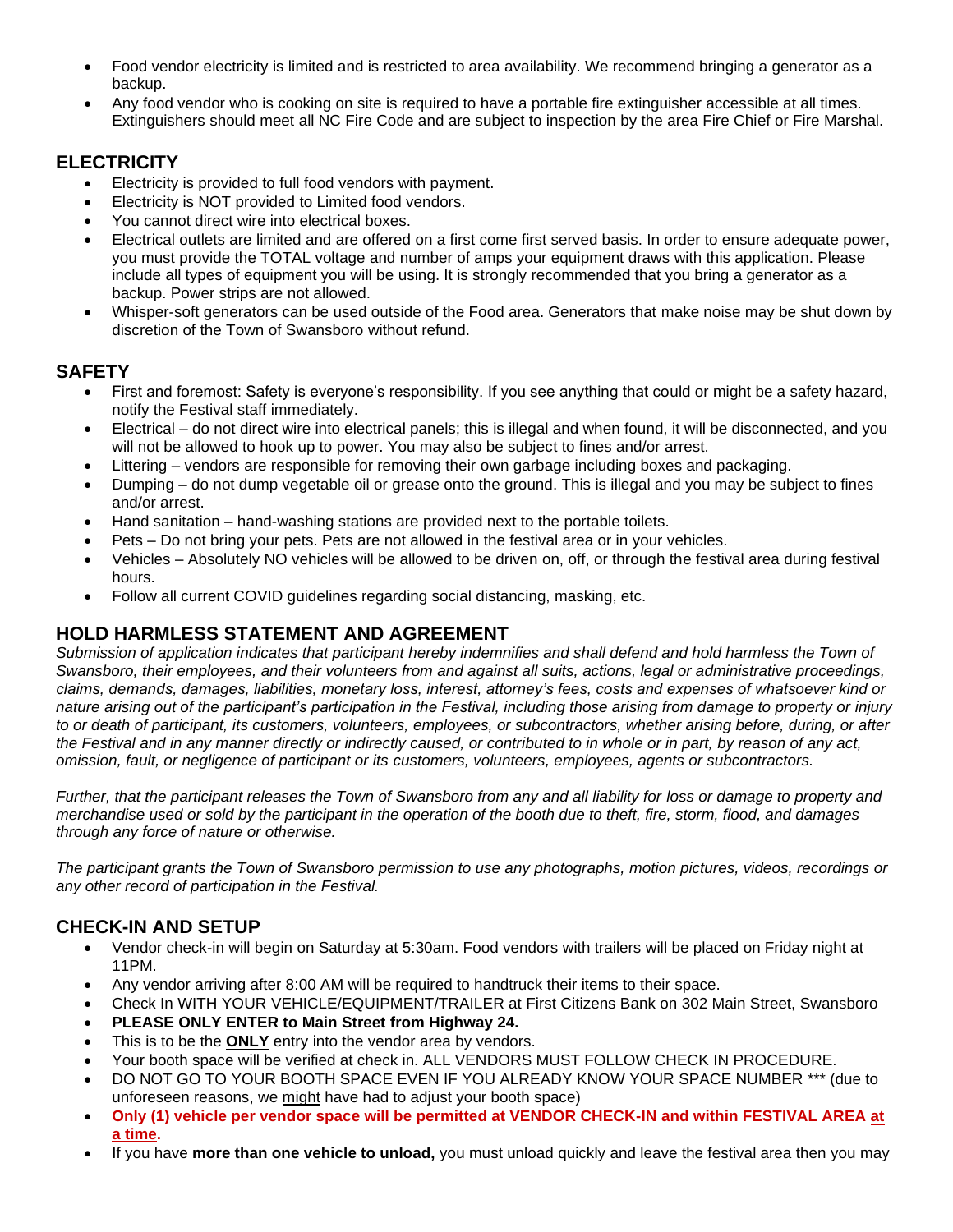use the pass for the other vehicles to enter one at a time. You must follow traffic pattern of entering festival area at First Citizens Bank to re-enter for all vehicles. All other vehicles must be parked outside of festival area while waiting to unload. **Remove vehicle from Festival Area prior to setting up. All Vendor vehicles should be off the street by 8:00AM.**

- Your selling space may not encroach on vendors in adjacent spaces. There is NO space between spaces, so measure carefully and thoroughly.
- No signs or exhibits outside of your booth area.
- Vendors provide their own tables, chairs, display unit, tent canopy, etc.
- In order to maintain the orderly movement of the crowd, merchandise may not project into walkways or neighboring display spaces. All sales, conducting of demonstrations, distribution of written materials, and any other commercial, promotional and charitable solicitation activities must be conducted **within the participant's assigned space**. Vendor booths will be checked throughout the event for quality control. Any vendor in violation will be asked to leave the festival without refund.
- As a vendor in our event, it is the expectation of the committee that every person working in your booth will do their best to serve every guest with honor, dignity, and respect. In addition, we expect vendors to treat other vendors as well as volunteers and members of the Town of Swansboro in the same manner. Our goal as a committee is that you will join us to protect and build the long-term viability of the event. Failure to comply with our hospitality expectations can result in vendors being asked to leave and not to participate in future years.

#### **PARKING**

• There is NO designated Vendor parking area. Parking is available on side streets wherever there is not a NO Parking sign. **Parking is also available at Ward Farm off Highway 24 behind the Hampton Inn and at the Park Office parking area at 830 Main Street Extension. There will be shuttle service available beginning at 6:00 AM. See map for parking locations.**

#### **EVENT INFORMATION**

- Festival vendor hours 9am-6pm (Saturday) 10am-5pm(Sunday)
- No vehicle is allowed within festival area for breakdown until Sunday at 6pm when streets reopen. **Booths must remain open until 6PM on Saturday.** Vendors with their own lights are welcome to stay open on Saturday night during the evening concert.
- Vendors wishing to remove product from booths on Saturday night will need to use handtrucks. **Limited access by vehicle for restocking will be given to vendors AFTER the streets are cleared on Saturday (approximately 10:30 PM) and before 8AM on Sunday. Please use extreme caution and depart quickly to keep streets clear.**
- Swansboro Festival is not responsible for your booth or contents within. Security is provided within the day and overnight hours, but items are left at your own risk.
- In the event of inclement weather check our phone 910-326-2600, website [www.swansborofestivals.com](http://www.swansborofestivals.com/) for update. The festival will only be cancelled in the case of a state of emergency as determined by the Town of Swansboro. No refunds or credits will be given.
- This is a family oriented festival for spectators of all ages and exhibited work must be in keeping with this atmosphere. The committee reserves the right to remove work that violates any of the festival rules.
- You are responsible for your own required Sales Tax ID Number processing.
- You are responsible for removal of all your trash/garbage/boxes etc. upon exit. DO NOT LEAVE ITEMS AT YOUR SPACE
- We do not refund booth fees as stated in your application due to weather related conditions or cancellation on your part.
- You must not extend past your 10x10 space and are not allowed to sell or promote outside of your booth.
- We do not provide tent/table/chair, etc. **OR ELECTRICITY [Exception: Food vendors in Food Court] .**
- Music in booths should be held to a minimal level and will be monitored by committee in the event of complaints.
- Restrooms are available near the Visitor's Center and the Kid's Area at First Citizens Bank.
- If you need assistance please locate a Festival volunteer wearing an official shirt or come to Information Booth located at the Visitors Center.
- You have been accepted to sell the items on your application. Any items not consistent with the show guidelines may need to be removed.

# **REGISTRATION FOR NEXT YEAR**

- Throughout the morning, vendor chair will be visiting booths to determine booths that will be invited to return next year.
- Saturday afternoon, the vendor chair will provide information regarding next year's registration by visiting your booth. Vendor chair will return to each booth ONLY ONCE on **Sunday morning or early afternoon** in order to